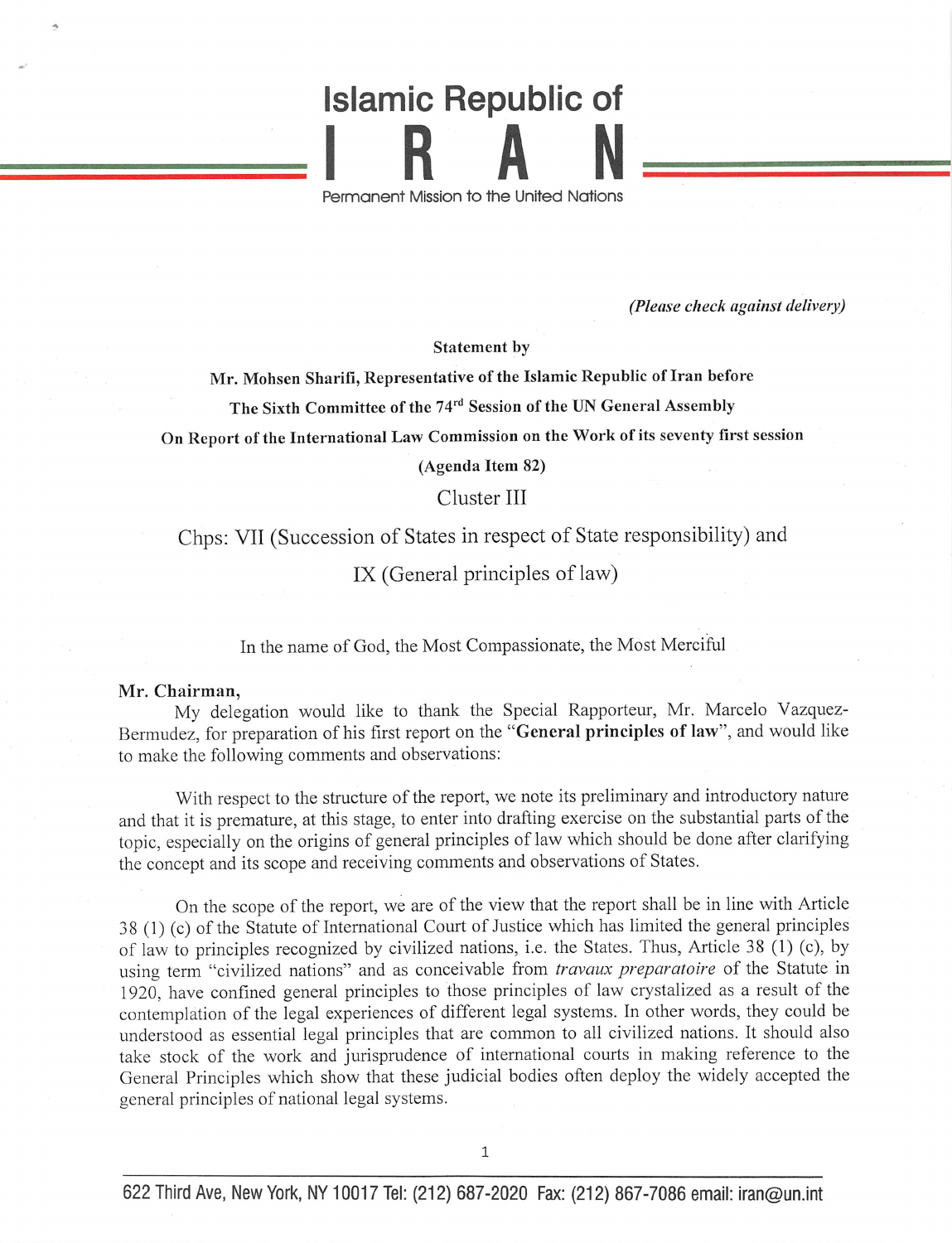With regard to the relationship between general principles of law and other sources of international law, we consider general principles as an autonomous source of international law. General principle of law as an independent source necessitates that the judges of international courts should avoid in acting as a legislator. Rather, they should adjudicate the case through the assistance of the general principles of law. In other words, these principles of law avoid nonliquet even when there is no law or the existing laws are unclear. At the same time, the general principles of law as one of the main sources of international law should not be regarded on a hierarchical order as if they are subsidiary of other sources namely treaties and international customary rules.

With respect to the elements in the concept of General Principles of Law, we concur with the Special Rapporteur that Article 38 (1) (c), of the ICJ Statute should be read as "general principles of law recognized by States". In the same vein, we are of the view that in light of the fundamental principle of sovereign equality of States, the term "civilized nations" is inappropriate and nowadays general principles of law represent principles accepted by States. To that end, an inclusive process for the identification and recognition of general principles of law is of high importance, as a result of which all legal systems contribute to this process in a balanced manner.

On draft conclusion 3(b), which refers to general principles formed within the international law, we are not convinced that such principles or rules are a category of general principles of law as embodied in Article 38 (1)(c) of the ICJ Statute. Moreover, principles formed within international law are generally come to existence through the process of development of customary intemational law. In this regard, it should be underlined that the declaration on principles of intemational law conceming friendly relations and cooperation among states in accordance with the charter of United Nations was adopted by the General Assembly on 24 October 1970, have already provide states with general principles formed within intemational law.

Finally, we are of the view that the Special Rapporteur should be cautious and avoid unintended consequences of extension of the scope of the topic as well as mixing up of the general principles of law with other sources of international law, namely, customary international mles. Additionally, it is premature to determine different types of general principles of law, before defining the criteria of recognition and the mles pertinent to the identification of general principles.

## Mr. Chairman,

Turning to the topic "Succession of States in respect of State responsibility", I would like to thank the Special Rapporteur, Mr. Pavel Sturma, for preparation of third report on the topic. I will make some comments on the topic as well as the report.

First of all, we admit the subsidiary nature of draft articles and the priority to be given to agreements between the States concemed, as has been highlighted in draft article 1(2), which provisionally has been adopted by the Drafting Committee. At the same time, we are of the view that the proposed lex ferenda in framework of the draft articles should be based on solid grounds and not depend on policy preferences. In addition, we reiterate that, for the purpose of the